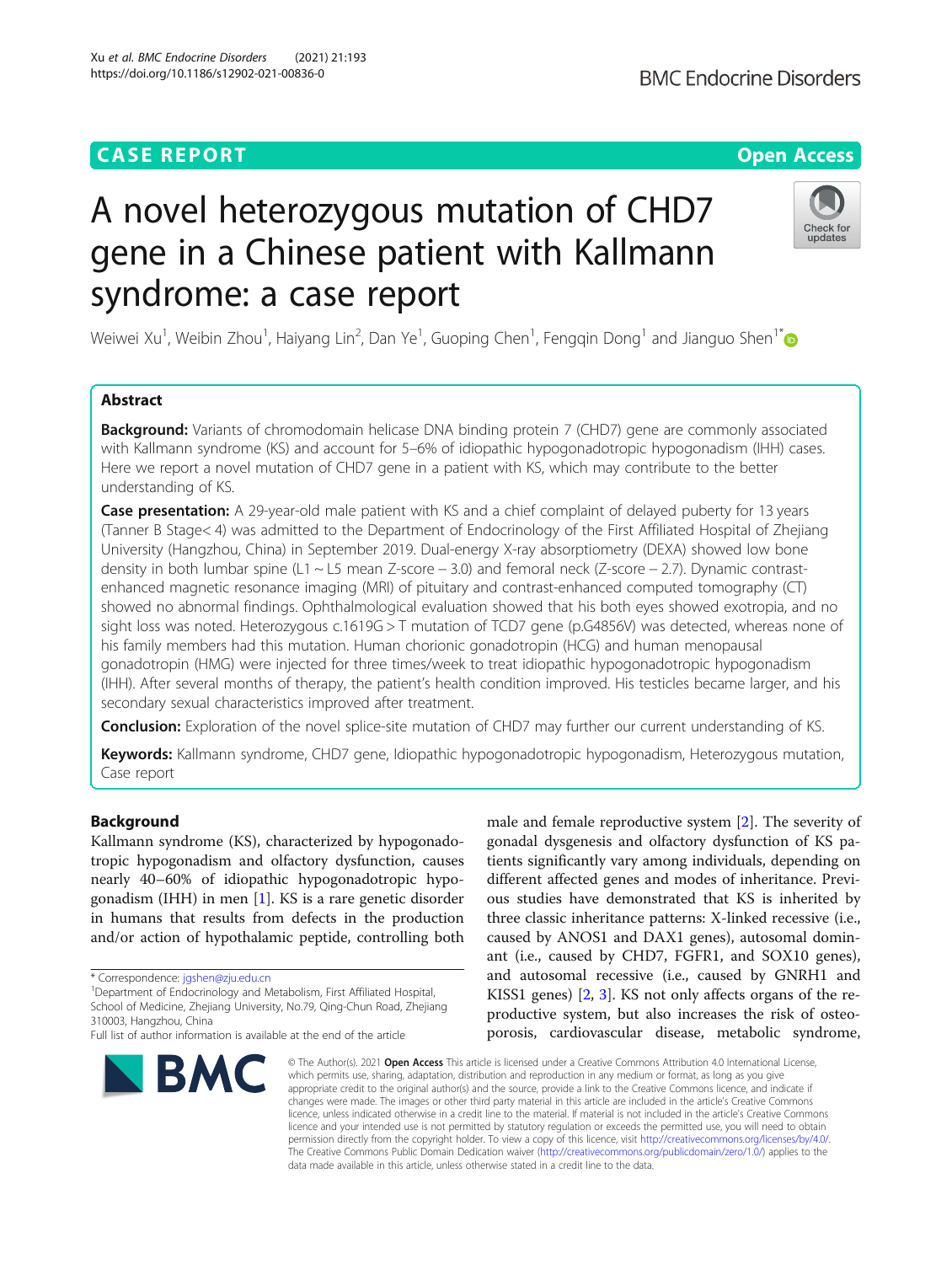psychological disorders, etc., remarkably threatening patient's lifelong physical activity and mental health [\[4](#page-4-0)].

Chromodomain helicase DNA binding protein 7 (CHD7) gene is commonly associated with KS and IHH, and it accounts for 5–6% of IHH cases [[5\]](#page-4-0). CHD7 protein is a transcriptional regulator that binds to enhancer elements in the nucleoplasm. CHD7 also functions as a positive regulator of ribosomal RNA (rRNA) biogenesis in the nucleolus [[5\]](#page-4-0). CHD7 was originally identified as the causative gene in CHARGE syndrome [[6\]](#page-4-0). CHARGE syndrome is a non-random clustering of congenital anomalies including coloboma of the eye, heart defects, choanal atresia, retarded growth and development, renital hypoplasia, dysmorphic ears, and/or hypoplasia or aplasia of the semicircular canals and deafness [[7\]](#page-4-0). It was recently reported that CHARGE syndrome is caused by mutations in the CHD7 gene [[8\]](#page-4-0) . KS and CHARGE syndrome also share some similarities in clinical manifestations, such as olfactory disorder and hypogonadism, since the letter "G" in the CHARGE syndrome refers to gonadal dysgenesis, representing one of the minor diagnostic criteria of CHARGE syndrome [[9\]](#page-4-0).

In 2008, Kim et al. reported that CHD7 can cause KS without symptoms of CHARGE syndrome [\[10](#page-4-0)]. Since then, mutations of CHD7 gene, e.g., mutation in 1616 Tyr-Cys found by Costa-Barbosa in 2013, have been proven as the etiology of KS [[11\]](#page-4-0) . In contrast to the truncating CHD7 mutations that are observed typically in patients with CHARGE syndrome, patients with IHH harbor predominantly missense variants [\[12](#page-4-0)]. However, the underlying mechanism has remained elusive.

It is highly essential to perform genetic testing methods, such as Sanger sequencing, amplification refractory mutation system-polymerase chain reaction (ARMS-PCR), and differential display reverse transcription-PCR for precision medicine [\[2](#page-4-0), [9](#page-4-0)], despite that they are difficultly popularized in clinical practice because of being costly and long duration of testing. The present research employed Sanger sequencing of the exons of genes related to genetic disorders. Globally, this is the first report that concentrated on the novel splice-site mutation of CHD7, aiming to make a significant progress for the pathogenic study of KS. Our results may supplement researches related to genetic disorders in China, improve the understanding of diseases, and promote the development of precision medicine, such as preimplantation genetic screening (PGS), preimplantation genetic diagnosis (PGD), prenatal screening, and prenatal diagnosis.

#### Case presentation

#### Patients' clinical data

The patient found his penis smaller than usual 13 years ago, while he neglected it. In the recent 10 years, his penis and testicles never developed. He was previously

treated with testosterone in a local hospital, while he found that treatment ineffective. Thus, he stopped testosterone therapy within 3 months before his admission to our hospital.

#### Medical history

He was a full-term infant after a healthy pregnancy and delivery, with a birth weight of 3200 g. His gross and fine motor development were normal as usual in his childhood. He had a history of non-alcohol fatty liver disease, which was detected by ultrasound accidentally. His physical and mental health conditions were normal despite the existence of delayed puberty.

#### Family history

His parents were healthy without consanguineous marriage. There were no similar diseases in his family, in addition to no history of special genetic diseases. He had a healthy younger sister, who had a biological child.

#### Medical and imaging investigations

The patient's height and weight were 174 cm and 72 kg, respectively. The diameter and length of his testicles and penis were 2 and 3.5 cm, respectively (Tanner B Stage< 4).

The values of biochemical parameters were as follows: total testosterone level of  $24.16$  ng/dL(142.39  $\sim$  923.14 ng/dL), luteinizing hormone (LH) level of 0.72 mIU/  $mL(0.57 \sim 12.07 \text{ mIU/mL})$ , follicle-stimulating hormone (FSH) level of  $1.05$  mIU/mL $(0.95 \sim 11.95$  mIU/mL), sex hormone-binding globulin level of  $14.7 \text{ nmol/L}$  $(17.1 \sim$ 77.6 nmol/L), and dehydroepiandrosterone sulfate level of  $240.0 \mu g/dL(167.9 \sim 591.9 \mu g/dL)$ .

Gonadotropin-releasing hormone (GnRH) stimulation test was revealed in Table 1.

Human chorionic gonadotropin (HCG) stimulation test showed that testosterone level was showed in Table [2](#page-2-0).

Cortisol circadian rhythm and thyroid function showed no abnormalities.

Ultrasound displayed micro testis with a volume of less than 1 mL and multiple calcified lesions. The size of prostate was smaller than normal. Fatty liver was also detected by ultrasound.

Dynamic contrast-enhanced magnetic resonance imaging (MRI) of pituitary and contrast-enhanced computed tomography (CT) showed no abnormal findings.

Table 1 Result of GnRH (Gonadotropin-releasing hormone) stimulation test. LH(luteinizing hormone) and FSH(folliclestimulating hormone) level 0,30,45,60,90,120 min after triptorelin acetate injected

|                       | o |        |        |       | 30 min 45 min 60 min 90 min 120 min |
|-----------------------|---|--------|--------|-------|-------------------------------------|
| LH (mIU/mL) 1.16 1.89 |   | - 1.92 | - 2.20 | -2 24 | 244                                 |
| FSH(mIU/mL) 0.72 2.41 |   | 2.54   | 2.76   | 3.04  | 313                                 |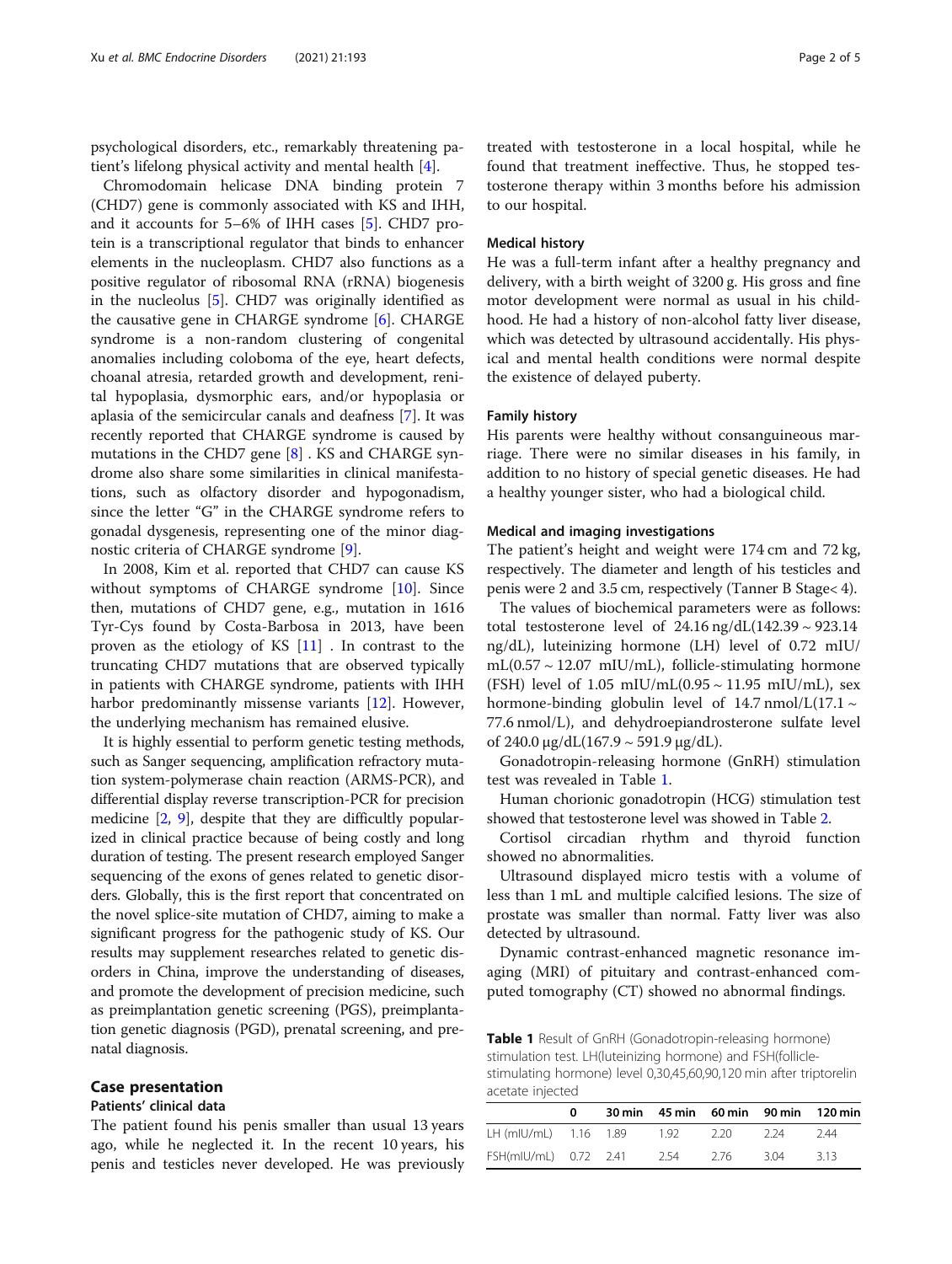<span id="page-2-0"></span>

| Table 2 Result of HCG (human chorionic gonadotropin)         |
|--------------------------------------------------------------|
| stimulation test. Serum testosterone level 15 min before and |
| 0,24,48,72 h after human chorionic gonadotropin injected     |

|                     | -15 min | 0 min | 24 h  | 48 h  | 72 h |
|---------------------|---------|-------|-------|-------|------|
| Testosterone(ng/dL) | 17.58   | 19.48 | 44.35 | 54.98 | 57.0 |

Ophthalmological evaluation showed that his both eyes showed exotropia, and no sight loss was noted.

Ear, nose, and throat (ENT) evaluation showed that he had otitis media.

Dual-energy X-ray absorptiometry (DEXA) showed osteoporosis in both lumbar spine  $(L1 \sim L5$  mean Zscore  $-3.0$ ) and femoral neck (Z-score  $-2.7$ ).

The bone age of the patient was about 16 years old interpreted with Greulich-Pyle methods, which showed a delay compared with his age.

#### Genetic testing

Primers were designed based on the sequence of sites validated by the CHD7 gene. Amplification was carried out with PCR, sequencing was performed with the ABI 3730XL sequencing device, and sequencing primers used the original PCR primers. Sanger sequencing was conducted using DNASTAR software, and mRNA alignment template was NM\_003560 [[13\]](#page-4-0). Gene testing was undertaken, in which a heterozygous mutation at  $c.1619G > T$ site of CHD7 gene (p.G4856V) was detected, which is a novel mutation site of CHD7 (Fig. [1](#page-3-0)).

#### Treatment

Caltrate vitamin D and alendronate were prescribed to treat osteoporosis. The patient refused pulsatile GnRH therapy for economic concern. Human chorionic gonadotropin (HCG) and human menopausal gonadotropin (HMG) were injected for three times/week to treat IHH. After several months of therapy, the patient's health condition improved. His testicles become larger and his secondary sexual characteristics improved after treatment.

#### Discussion and conclusions

Previous studies have reported the embryologic development of KS. Olfactory neurons and GnRH neurons generate from the olfactory plate, and GnRH neurons migrate accompanied by olfactory bulb during process of embryogenesis. Thus, the manifestation of sexual dysgenesis and olfactory can co-exist due to a certain mutant gene. Several IHH-associated genes have been reported, such as ANOS1, SOX10, SEMA3A, etc. [[10](#page-4-0), [13,](#page-4-0) [14\]](#page-4-0) .

In 2008, Kim et al. first reported 7 IHH patients with CHD7 mutations did not have major symptoms of CHARGE syndrome, which suggested CHD7 allelic variants were ascribed to KS and nIHH forms of IHH instead of CHARGE syndrome [[10\]](#page-4-0). Bergman et al. also discovered 3 cases with CHD7 mutations out of 36 KS patients with

respect to controversial results related to whether CHD7 mutations can cause KS or nIHH without features of CHARGE syndrome [\[13](#page-4-0)]. Besides, splice-site mutation c.1616 can cause KS [\[11](#page-4-0)]. We, for the first time, reported that mutation at 4856 can contribute to the development of KS, although the precise mechanism needs further research.

CHD7 protein is widely expressed in the olfactory epithelium, hypothalamus, and pituitary, suggesting that it may participate in the embryogenesis of the olfactory bulb and GnRH neurons [\[15](#page-4-0)]. Phenotypic analysis of families with members carrying deleterious CHD7 missense mutations showed a various phenotypes of CHD7 associated diseases; for instance, patients carrying the same mutation could have KS, nCHH or isolated anosmia [[12,](#page-4-0) [16](#page-4-0)]. Additionally, phenotypes caused by CHD7 mutations include deafness and outer-ear abnormalities, hare lip/cleft palate, and cardiac abnormalities [\[12,](#page-4-0) [16](#page-4-0), [17\]](#page-4-0). Consequently, it is necessary to diagnose these disorders in KS/CHH and improve genetic counseling. These observations indicate that a dose-function responsiveness of CHD7 mutations is related with the varied developmental processes and organ systems defects [[17](#page-4-0), [18\]](#page-4-0). It is observed that hypomorphic or dominant CHD7 alleles are higher probable to affect only the GnRH/HPG axis while null mutations affected multi-organ systems. The above-mentioned studies indicated that the ontogenesis of GnRH neurogenesis is particularly inclined to the mildest dysregulation of CHD7 function.

In addition to the existence of isolated KS in subjects harboring CHD7 mutations, it is confirmed that missense type mutations are more associated with partial loss of function, whereas truncating mutations (nonsense, frameshift and splice mutations) are more likely to be found in the traditional CHARGE syndrome [[12](#page-4-0), [16\]](#page-4-0). The precise molecular mechanisms underlying missense mutations causing IHH have been recently studied. Bouazoune et al. analyzed ATPase and nucleosome remodeling activity of mutant and WT CHD7 after he designed CHD7 missense mutations discovered in IHH [[19\]](#page-4-0). They suggest that the milder missense CHD7 alleles associated with IHH may damage CHD7-related nucleosome remodeling function, which gives rise to the pathologic human phenotypes (e.g., IHH).

Typically, the majority of IHH patients respond to exogenous GnRH when a pulsatile regimen is administered, mimicking endogenous GnRH secretion with robust gonadotropin secretion  $[3]$  $[3]$  $[3]$ . In terms of therapy, boys with micropenis require testosterone or gonadotropin therapy during infancy to restore penile growth. Induction of fertility requires the use of either exogenous gonadotropin therapy or pulsatile GnRH therapy, which can be monitored by an experienced reproductive endocrinologist.

Molecular diagnosis is the most appropriate method to study the diagnosis of genetic disorders, such as KS and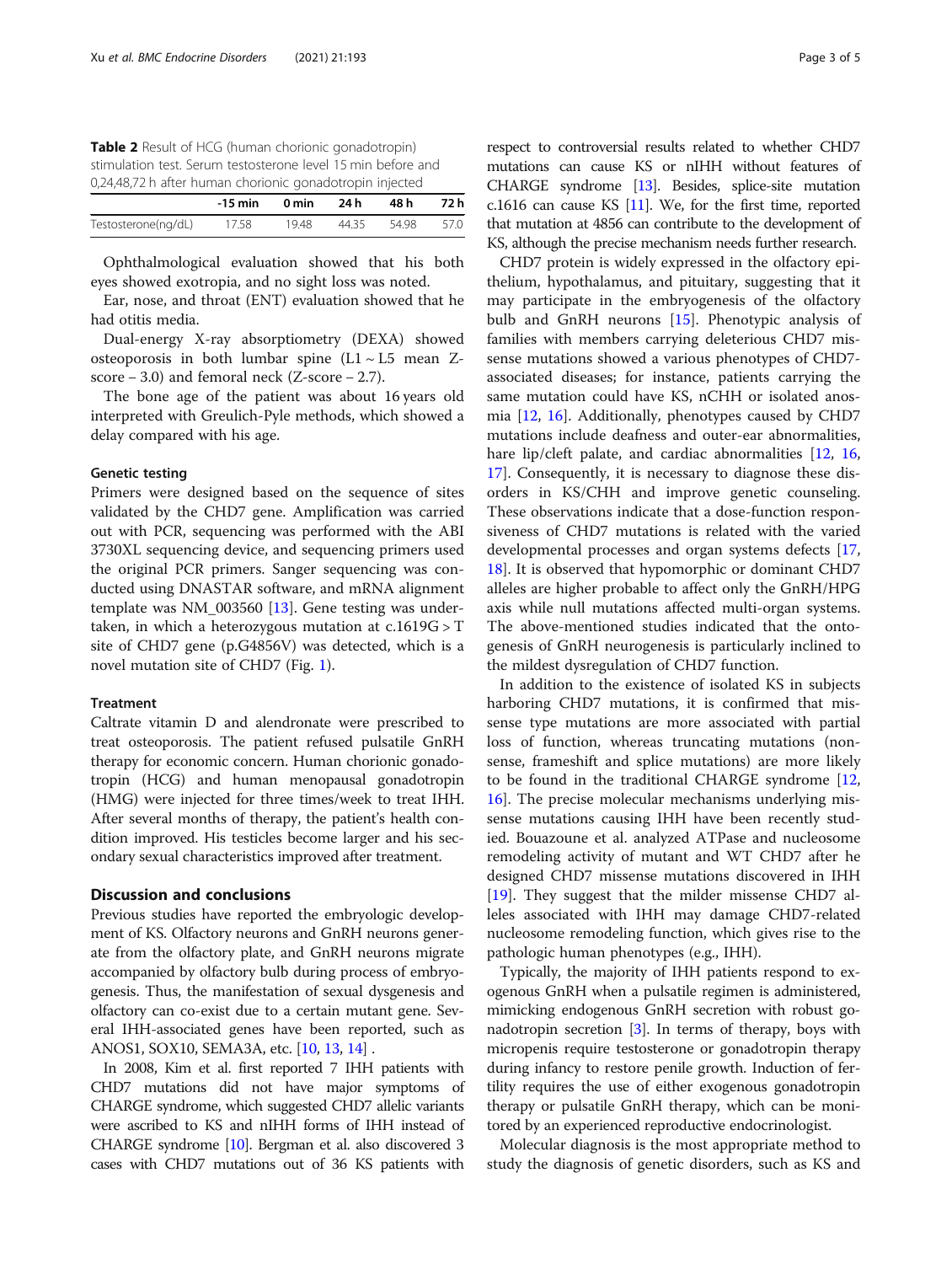<span id="page-3-0"></span>

CHARGE syndrome. Next-generation sequencing (NGS) makes it possible to conduct high-throughput sequencing of multiple genes, along with all exons of genes related to genetic disorders. Thus, it can not only contribute to differential diagnosis for diseases resulted from known mutation sites, but also discover novel pathogenic mutations. Moreover, it is appropriate for differential diagnosis of genetic disorders with similar clinical features [\[19\]](#page-4-0). With development of new technologies, including PGD and

PGT, particular pathogenesis-related (PR) protein genes can be deleted from family, therefore, genetic disorders are no longer incurable [[6\]](#page-4-0). Further investigations should be conducted to explore more precise diagnosis and treatment approaches.

Our study is the first that reported a novel splice-site mutation of CHD7 gene. This novelty may contribute to the better understanding of KS, as well as developing further efficient therapies.